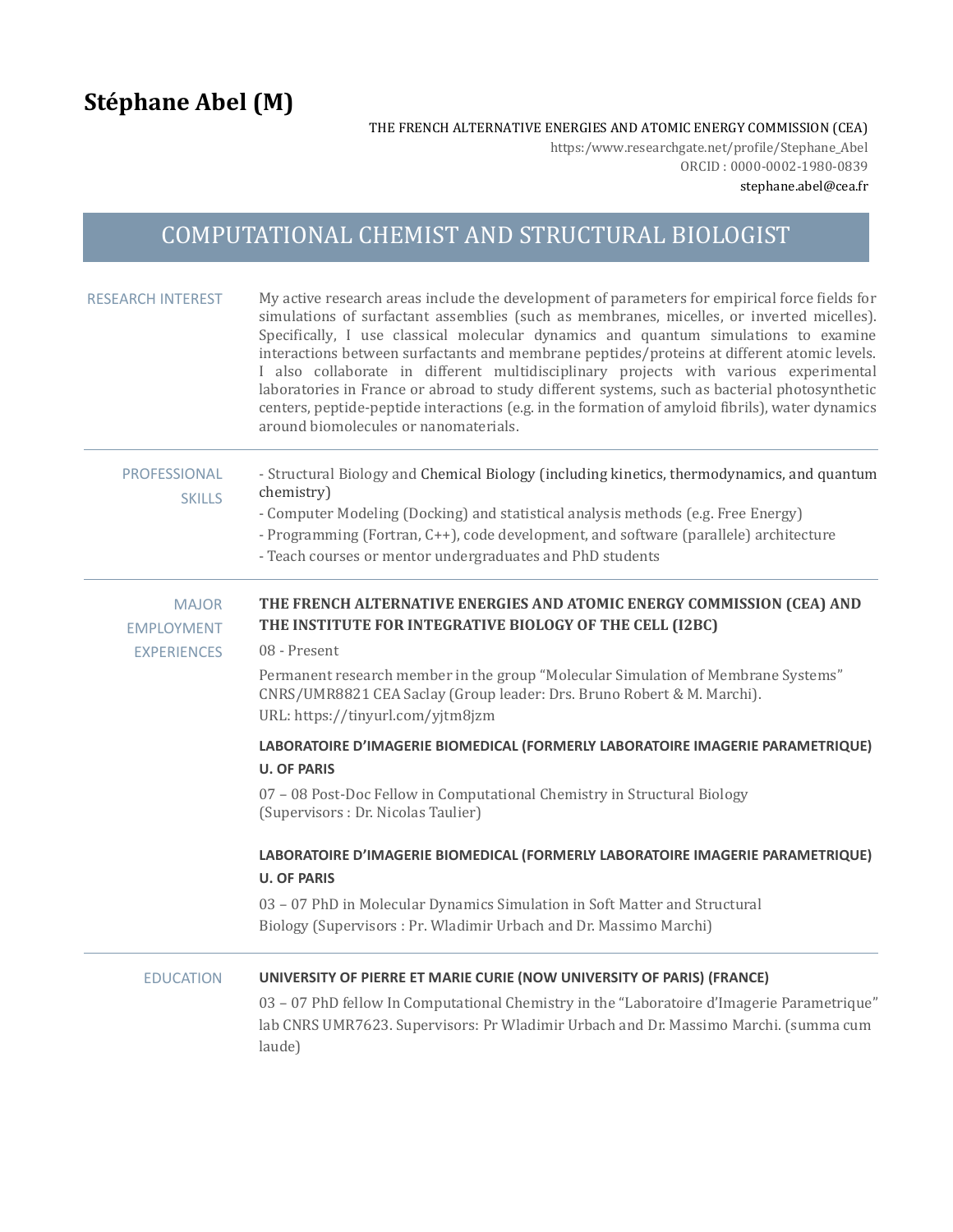| <b>AWARDS AND</b><br><b>ACHIEVEMENTS</b> | 2008: Marie Curie Post-doctoral Fellowship (1 year). 2009: European Biophysical Societies'<br>Association (EBSA) Travel grant.                                                                                                                                                                                                                                                                                                    |
|------------------------------------------|-----------------------------------------------------------------------------------------------------------------------------------------------------------------------------------------------------------------------------------------------------------------------------------------------------------------------------------------------------------------------------------------------------------------------------------|
| <b>SCIENTIFIC</b><br><b>PRODUCTION</b>   | HI = 14; 23 Articles (A) in peer-review journals and 2 Books and Chapters (July 2021)<br>A1. Baccile N, Seyrig C, Poirier A, Alonso-de Castro S, Roelants SLKW, Abel S. 2021 Self-<br>assembly, interfacial properties, interactions with macromolecules and molecular modelling and<br>simulation of microbial bio-based amphiphiles (biosurfactants). A tutorial review. Green Chem.<br>23, 3842-3944. (doi:10.1039/D1GC00097G) |
|                                          | A2. Abel S, Marchi M, Solier J, Finet S, Brillet K, Bonneté F. 2021 Structural insights into the<br>membrane receptor ShuA in DDM micelles and in a model of gram-negative bacteria outer<br>membrane as seen by SAXS and MD simulations. Biochim. Biophys. Acta - Biomembr. 1863,<br>183504. (doi:10.1016/j.bbamem.2020.183504)                                                                                                  |
|                                          | A3. Abel S, Marchi M. 2020 Deciphering the Structure of the Gramicidin A Channel in the<br>Presence of AOT Reverse Micelles in Pentane Using Molecular Dynamics Simulations. J. Phys.<br>Chem. B 124, 11802-11818. (doi:10.1021/acs.jpcb.0c08902)                                                                                                                                                                                 |
|                                          | A4. Liang X, Guo C, Liu S, Dang Z, Wei Y, Yi X, Abel S. 2018 Cosolubilization of phenanthrene and<br>pyrene in surfactant micelles: Experimental and atomistic simulations studies. J. Mol. Liq. 263,<br>1-9. (doi:10.1016/j.molliq.2018.04.123)                                                                                                                                                                                  |
|                                          | A5. Folpini G, Siebert T, Woerner M, Elsaesser T, Abel S, Laage D. 2018 Librations in Water<br>Nanodroplets Confined in DOPC Reverse Micelles. In Conference on Lasers and Electro-Optics, p.<br>JW2A.120. Washington, D.C.: OSA. (doi:10.1364/CLEO_AT.2018.JW2A.120)                                                                                                                                                             |
|                                          | A6. Guettari M, Belaidi A, Abel S, Tajouri T. 2017 Polyvinylpyrrolidone Behavior in<br>Water/Ethanol Mixed Solvents: Comparison of Modeling Predictions with Experimental Results.<br>J. Solution Chem. 46, 1404-1417. (doi:10.1007/s10953-017-0649-0)                                                                                                                                                                            |
|                                          | A7. Folpini G, Siebert T, Woerner M, Abel S, Laage D, Elsaesser T. 2017 Water Librations in the<br>Hydration<br>Shell<br>of Phospholipids.<br>Chem.<br>4492-4497.<br>J. Phys.<br>Lett.<br>8,<br>(doi:10.1021/acs.jpclett.7b01942)                                                                                                                                                                                                 |
|                                          | A8. Liang X, Marchi M, Guo C, Dang Z, Abel S. 2016 Atomistic Simulation of Solubilization of<br>Polycyclic Aromatic Hydrocarbons in a Sodium Dodecyl Sulfate Micelle. Langmuir 32, 3645-<br>3654. (doi:10.1021/acs.langmuir.6b00182)                                                                                                                                                                                              |
|                                          | A9. Karakas E, Taveneau C, Bressanelli S, Marchi M, Robert B, Abel S. 2017 Derivation of<br>original RESP atomic partial charges for MD simulations of the LDAO surfactant with AMBER:<br>applications to a model of micelle and a fragment of the lipid kinase PI4KA. J. Biomol. Struct. Dyn.<br>35, 159-181. (doi:10.1080/07391102.2015.1135822)                                                                                |
|                                          | A10. Djebaili T, Abel S, Marchi M, Richardi J. 2017 Influence of Force-Field Parameters on the<br>Atomistic Simulations of Metallic Surfaces and Nanoparticles. J. Phys. Chem. C 121, 27758-<br>27765. (doi:10.1021/acs.jpcc.7b09857)                                                                                                                                                                                             |
|                                          | A11. Abel S, Galamba N, Karakas E, Marchi M, Thompson WH, Laage D. 2016 On the Structural<br>and Dynamical Properties of DOPC Reverse Micelles. Langmuir 32, 10610-10620.<br>(doi:10.1021/acs.langmuir.6b02566)                                                                                                                                                                                                                   |
|                                          | A12. Djebaili T, Richardi J, Abel S, Marchi M. 2015 Atomistic Simulations of Self-Assembled<br>Monolayers on Octahedral and Cubic Gold Nanocrystals. J. Phys. Chem. C 119, 21146-21154.<br>(doi:10.1021/acs.jpec.5b05256)                                                                                                                                                                                                         |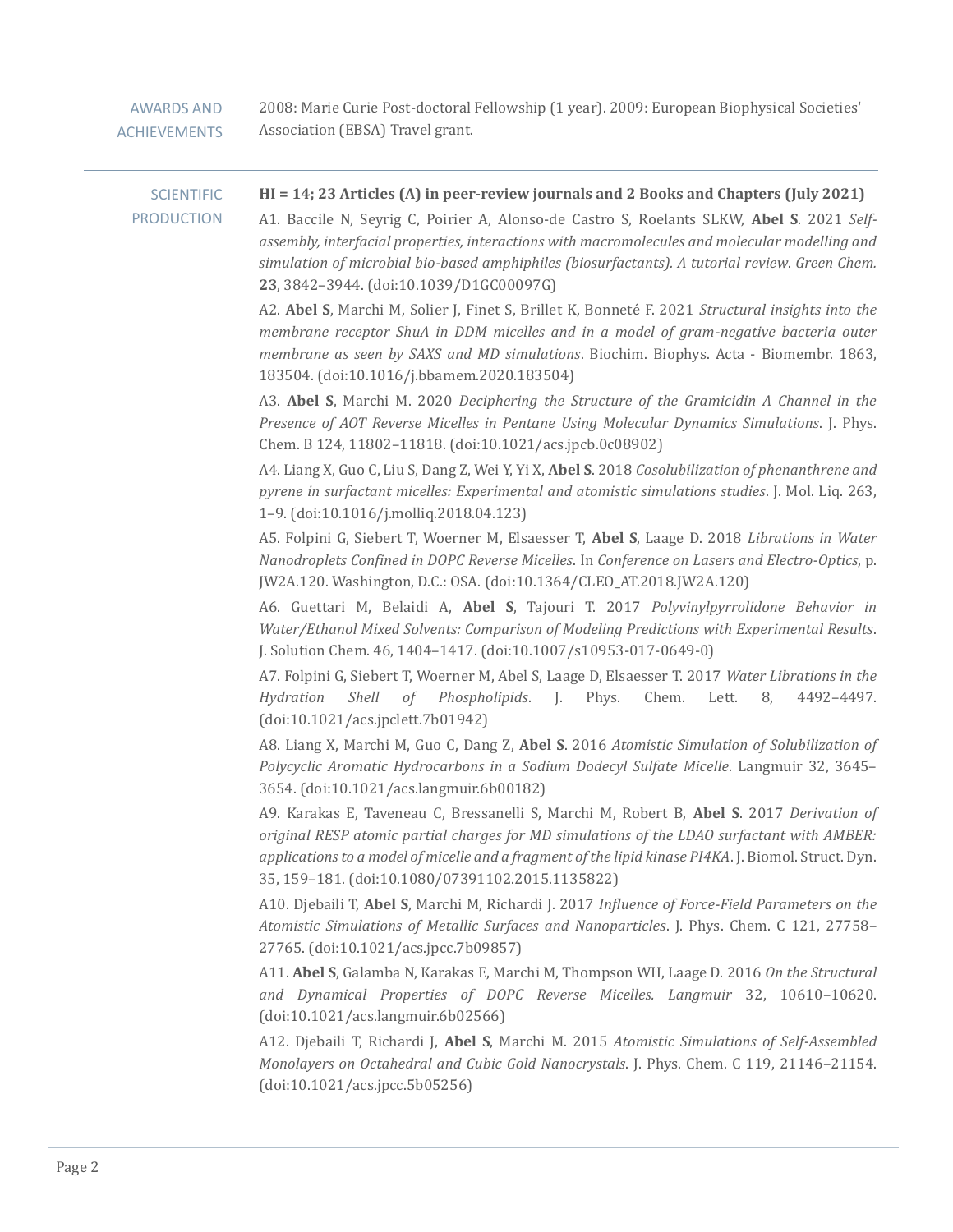A13. Marchi M, **Abel S**. 2015 *Modeling the Self-Aggregation of Small AOT Reverse Micelles from First-Principles*. J. Phys. Chem. Lett. 6, 170–174. (doi:10.1021/jz5023619)

A14. Liang X, Zhang M, Guo C, **Abel S**, Yi X, Lu G, Yang C, Dang Z. 2014 *Competitive solubilization of low-molecular-weight polycyclic aromatic hydrocarbons mixtures in single and binary surfactant micelles*. *Chem. Eng. J.* **244**, 522–530. (doi:10.1016/j.cej.2014.01.097)

A15. **Abel S**, Lorieau A, de Foresta B, Dupradeau F-Y, Marchi M. 2014 *Bindings of hMRP1 transmembrane peptides with dodecylphosphocholine and dodecyl-β-d-maltoside micelles: A molecular dynamics simulation study.* Biochim. Biophys. Acta - Biomembr. 1838, 493–509. (doi:10.1016/j.bbamem.2013.10.012)

A16. Djebaili T, Richardi J, **Abel S**, Marchi M. 2013 *Atomistic Simulations of the Surface Coverage of Large Gold Nanocrystals*. J. Phys. Chem. C 117, 17791–17800. (doi:10.1021/jp403442s)

A17. **Abel S**, Dupradeau F-Y, Marchi M. 2012 Molecular Dynamics Simulations of a Characteristic DPC Micelle in Water. J. Chem. Theory Comput. 8, 4610–4623. (doi:10.1021/ct3003207)

A18. **Abel S**, Dupradeau F-YY, Raman EP, MacKerell AD, Marchi M. 2011 Molecular simulations of dodecyl-β-maltoside micelles in water: influence of the headgroup conformation and force field parameters. *J. Phys. Chem. B* **115**, 487–499. (doi:10.1021/jp109545v)

A19. **Abel S**, Waks M, Marchi M. 2010 Molecular dynamics simulations of cytochrome c unfolding in AOT reverse micelles: The first steps. Eur. Phys. J. E 32, 399–409. (doi:10.1140/epje/i2010-10635-x)

A20. Abel S, Attia J, Rémita S, Marchi M, Urbach W, Goldmann M. 2009 Atomistic simulations of spontaneous formation and structural properties of linoleic acid micelles in water. Chem. Phys. Lett. 481, 124–129. (doi:10.1016/j.cplett.2009.09.033)

A21. **Abel S**, Waks M, Marchi M, Urbach W. 2006 *Effect of surfactant conformation on the structures of small size nonionic reverse micelles: A molecular dynamics simulation study*. Langmuir 22, 9112–9120. (doi:10.1021/la060978v)

A22. **Abel S**, Waks M, Urbach W, Marchi M. 2006 *Structure, Stability, and Hydration of a Polypeptide in AOT Reverse Micelles*. J. Am. Chem. Soc. 128, 382–383. (doi:10.1021/ja053043u) A23. **Abel S**, Sterpone F, Bandyopadhyay S, Marchi M. 2004 *Molecular Modeling and Simulations of AOT−Water Reverse Micelles in Isooctane: Structural and Dynamic Properties*. J. Phys. Chem. B 108, 19458–19466. (doi:10.1021/jp047138e)

C1. **Abel S**. and Waks M.. "Computational Methods as Tools for the Study of Reverse Micelles Structures and Dynamics: Effect on Confined Biomolecules". In book: Micelles: Structural Biochemistry, Formation and Functions & Usage. Publisher: Nova Science Pub Inc, Editors: Danielle Bradburn, Tom Bittinger, pp. 73-126 ISBN: 978-1629484440

B1. **Abel S.** Micelles inverses d'AOT et de C12E4 "Structure et évaluation de leurs compressibilités par simulation de dynamique moléculaire" (2010); Publisher: EUE, ISBN: 6131533792 (In French)

 REVIEWING AND EVALUATION

Regular referee (7 papers/year) for academic journals (*e.g. JPCB, Langmuir, JCTC, Molecular Simulation*) Grant evaluations for French universities and European Organizations (PRACE).